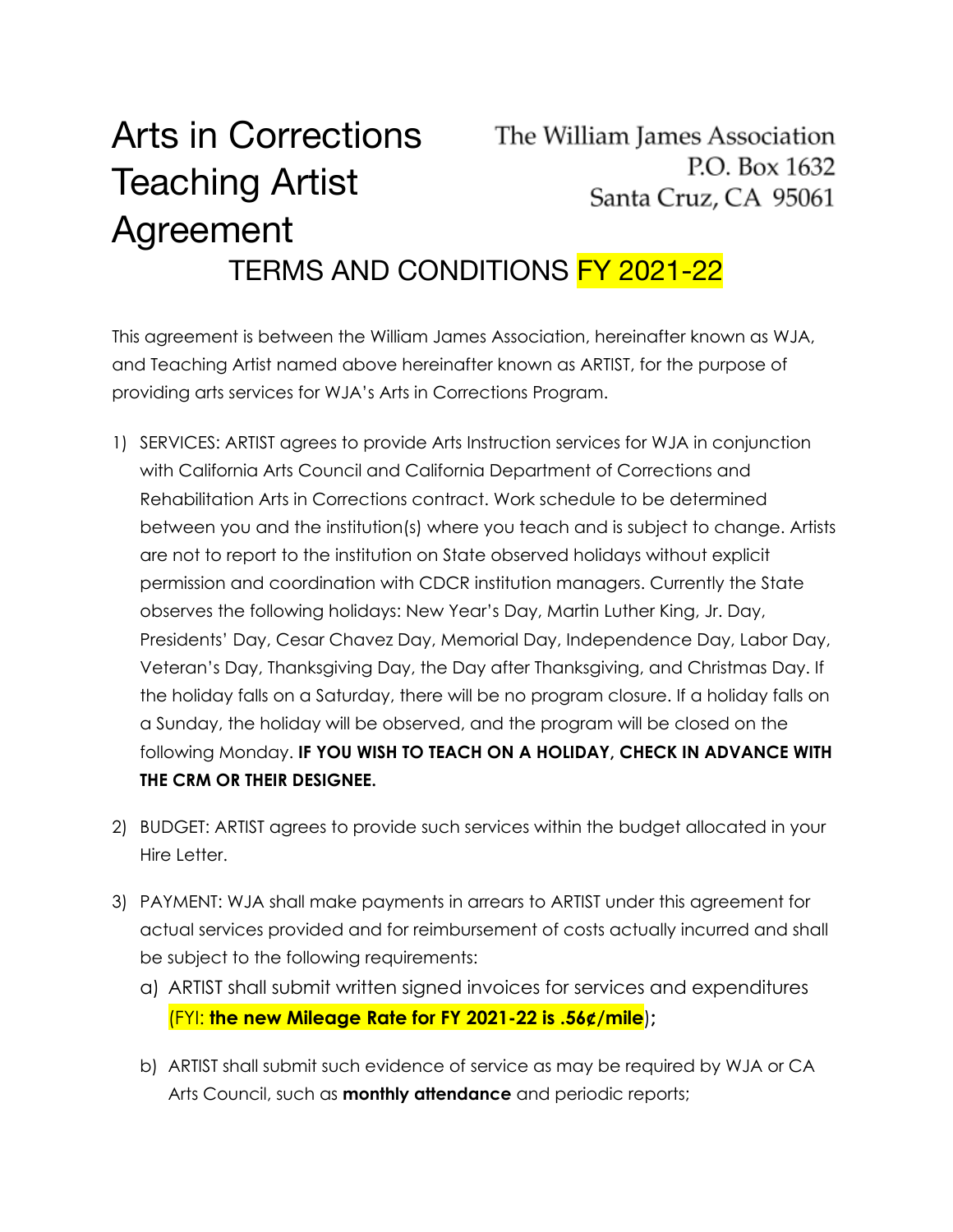- c) ARTIST shall submit original receipts for expenditures for materials and supplies (if receipts are in someone else's name we will need to reimburse that person);
- d) Timesheets are to be submitted on the first day of the month following the month of service and should be accompanied by attendance.
- e) Reimbursement Requests must be submitted complete with proper receipts no more than sixty (60) days after service is provided.
- f) No payment shall be made, or WJA obligation incurred, for ARTIST services or expenditures beyond the scope of this agreement or budgeted amounts in your hire letter.
- 4) ALTERNATIVE DISPUTE RESOLUTION: In the event of any misunderstandings arising from this agreement, the organizations agree to use mediation services provided by a mutually selected, neutral provider to work out an amicable resolution.
- 5) CONTINGENCY of AGREEMENT: WJA and ARTIST make this agreement with full knowledge and understanding that performance of this agreement is subject to the policies and practices of the California Department of Corrections and Rehabilitation (CDCR) and the California Arts Council (CAC). WJA makes no guarantee to ARTIST that any or all of the hours of service covered in this agreement will be scheduled and allowed at any CDCR facility. WJA assumes no obligation to pay ARTIST for services not performed.
- 6) CONFIDENTIALITY: ARTIST agrees to respect the privacy of students and not to use their names, likeness or other identifying information unless a signed release, on official facility approved forms, has been obtained and a copy submitted to WJA. WJA must APPROVE release of any information, artwork, or product created in conjunction with services under this agreement in advance. Violation of this clause may result in immediate termination of employment.
- 7) RELEASE OF INFORMATION: ARTIST agrees all information, reports, writings, anthologies, summary documents, press releases, or social media postings and mentions shall be submitted to the CA Arts Council and to CDCR for review and approval prior to dissemination. The ARTIST shall exercise sound judgment when posting to social media and adhere to general posting guidelines and protocol, including the avoidance of content that is graphic, obscene, abusive, or hateful on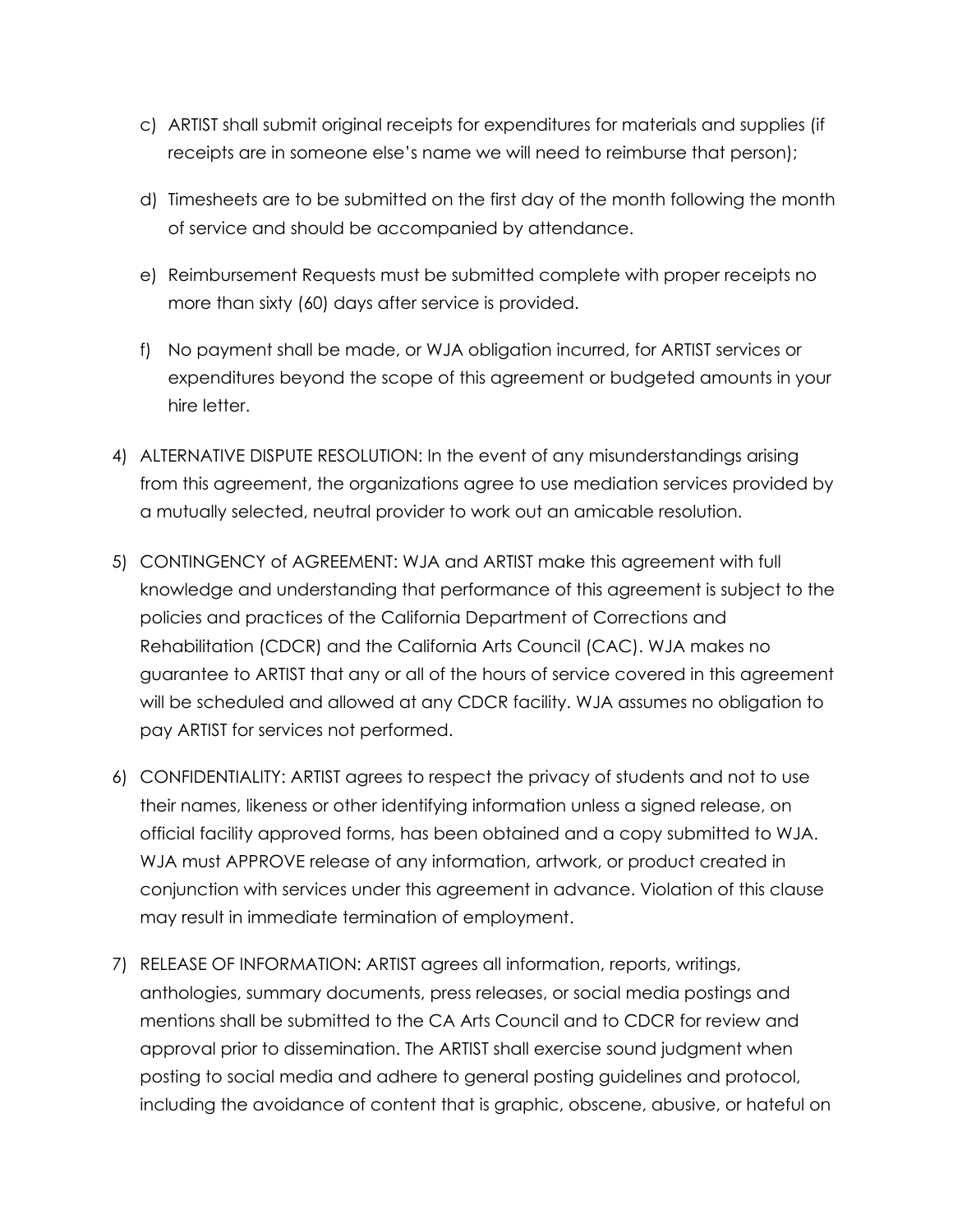the basis of race, ethnicity, national origin, sexual orientation, gender, gender identity, religious affiliation, age, or disability; or intended to defame or discriminate against anyone or any organization; solicitous or advertising content; content encouraging illegal activity. **Please consult with WJA prior to publication.**

**8)** POLICIES INCORPORATED: ARTIST agrees to perform all services under this agreement in a professional and timely manner, subject to the policies and procedures established by WJA, CAC and CDCR, see attached **CDCR's PRIMARY LAWS, RULES, AND REGULATIONS REGARDING CONDUCT AND ASSOCIATION WITH STATE PRISON INMATES**. All ARTISTS shall abide by the requirements in Title 15, Section 3400, which states that CDCR employees shall not engage in undue familiarity with people in incarceration, parolees, or friends and family of people in incarceration and parolees. Title 15, Section 3415, extends the applicability of CDCR rules and regulations governing the conduct of behavior in associating with people in incarceration to persons who are not employed by CDCR, but are engaged in work at any institution or facility. ARTISTS shall abide by the employee requirements in Title 15, Section 3401, which states that employees shall not take, deliver or otherwise transmit, either to or from, any person in incarceration or member of an incarcerated person's family; any verbal or written message, document, item, article or substance. Title 15, Section 3415, extends the applicability of CDCR rules and regulations governing the conduct of behavior in associating with people in incarceration to persons who are not employed by CDCR, but are engaged in work at any institution or facility. ARTIST has received and read **WJA's Nondiscrimination and Drug-Free Workplace policy**, both of which are incorporated herein by reference. ARTIST understands and agrees to abide by these policies. Per the WJA **Nepotism Policy**, ARTIST agrees that if they seek to promote an individual as a potential employee with whom they have a personal relationship, prior approval must be obtained from the Executive Director. "Personal Relationships" include, but are not limited to, associations with individuals by blood, adoption, marriage, and/or cohabitation.

9) CLOTHING RESTRICTIONS: While on institution grounds, the organization providing services and all of its ARTISTS, employees, and/or representatives shall be professionally and appropriately dressed in clothing distinct from that worn by the people incarcerated at the institution. Specifically, blue denim pants and blue chambray shirts, orange/red/yellow/white/chartreuse jumpsuits and/or yellow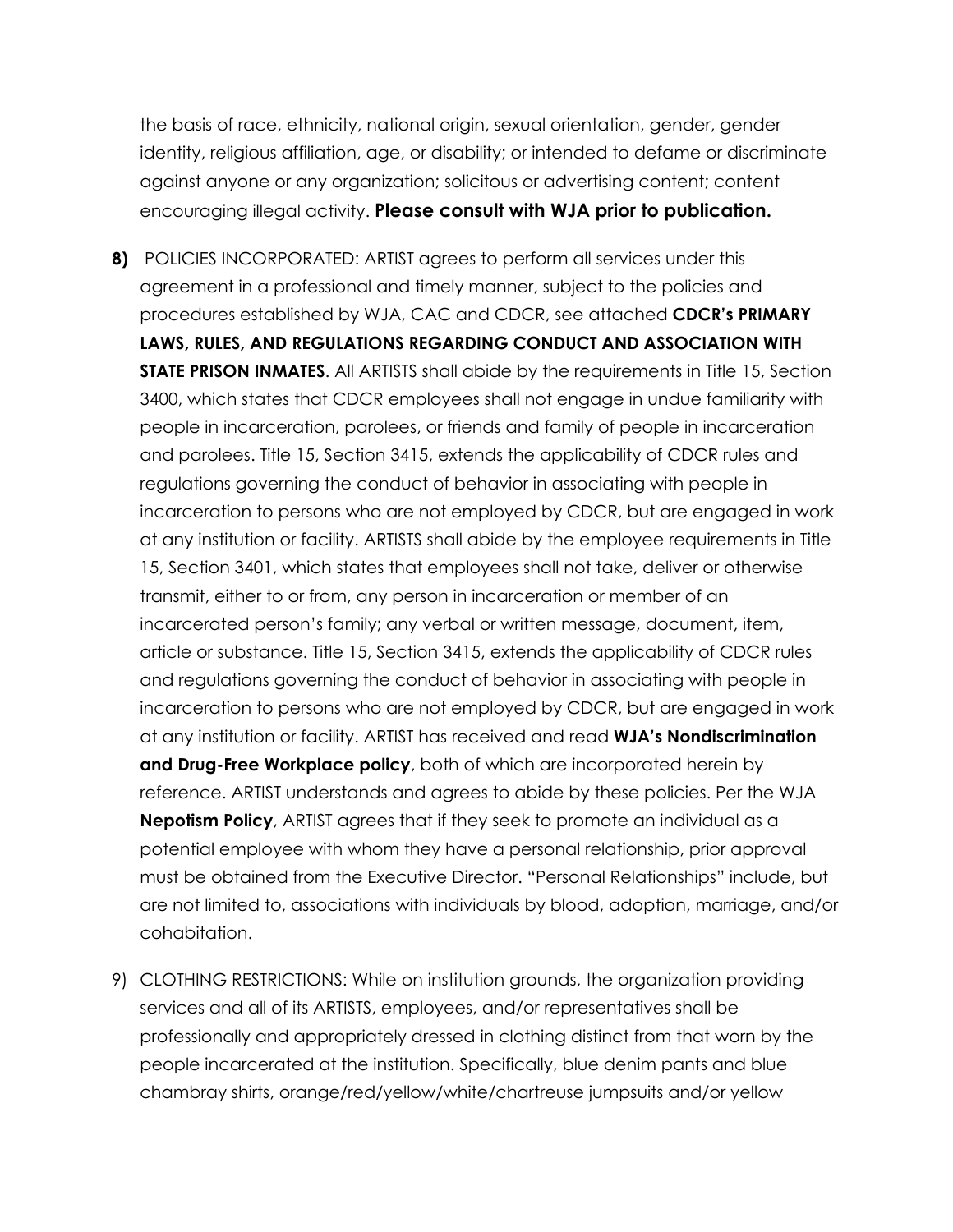rainwear shall not be worn onto institution grounds, as this is the attire of people who are incarcerated.

- 10) HOLD HARMLESS AND DISCLOSURE: WJA shall be held harmless for any injury, loss, damages, or expense of any nature sustained by ARTIST in the conduct of any workshop or performance or in the execution of any duties or obligations pertaining to this agreement. Neither CDCR nor any CDCR employee will be liable to the ARTIST providing services for injuries inflicted by people experiencing incarceration or parole of CDCR. CDCR agrees to disclose to the ARTIST providing services any statement(s) known to CDCR staff made by any people experiencing incarceration or parole which indicate violence may result in any specific situation, and the same responsibility will be shared by the ARTIST providing services in disclosing such statement(s) to CDCR.
- 11) SPONSORSHIP: ARTIST agrees to include the following statement on all printed and public announcements associated with all services: "This (workshop, performance, event, etc.) is sponsored by The William James Association's Prison Arts Project under the auspices of Arts-in-Corrections, which is a partnership of the California Department of Corrections and Rehabilitation and the California Arts Council"
- 12) CANCELLATION/TERMINATION: Unless stated otherwise in this agreement, either party, upon thirty (30) days' written notice, may cancel this agreement. Any action or condition of ARTIST that results in denial of entry to a CDCR facility is grounds for immediate termination of employment. ARTIST acknowledges that CDCR reserves the right to suspend or terminate security clearances at any time.

## **13)Prison Rape Elimination Policy Volunteer/Contractor Information**

**The following is the text of CDCR's "Prison Rape Elimination Policy- Volunteer/Contractor Information Sheet." The following information will be provided to all ARTISTS and ARTISTS and others providing services within CDCR institutions will be required to submit a signed acknowledgment that they have read the information and understand the responsibility to immediately report any information that indicates an offender is being, or has been, the victim of sexual violence, staff sexual misconduct, or sexual harassment. Professional Behavior —** Staff, including volunteers and private contractors, are expected to act in a professional manner while on the grounds of a CDCR institution and while interacting with other staff and offenders. Key elements of professional behavior include: